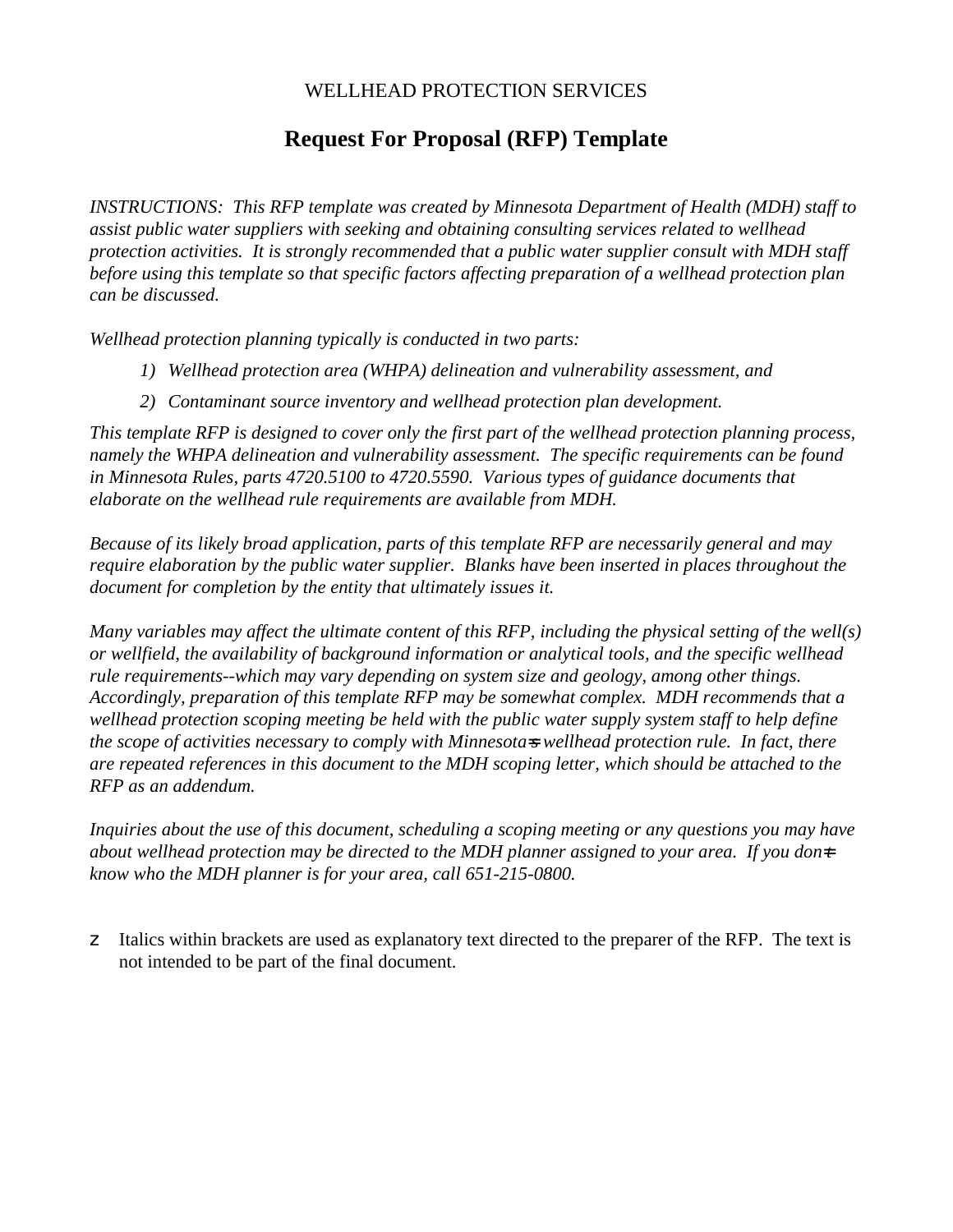# **REQUEST FOR PROPOSAL CITY OF \_\_\_\_\_\_\_\_\_\_\_\_\_\_\_\_**

# **Introduction**

The City of <u>equests</u> proposals from qualified consulting firms to provide expertise related to wellhead protection activities. This expertise will be directed towards assisting the City in fulfilling the requirements of Minnesota Rules parts 4720.5100 to 4720.5590, with respect to conducting wellhead protection area delineations, completing vulnerability assessments, and meeting associated reporting requirements. The result of this Request for Proposal (RFP) will be a contract for technical services as described below.

#### **Purpose/Anticipated Results**

The objective of the work activities is to complete the wellhead protection area (WHPA) delineation, an assessment of well and aquifer vulnerability, and associated reporting requirements in order to meet the wellhead protection rule (MR parts 4720.5100 to 4720.5590) requirements for wellhead protection.

# **Work Tasks**

- 1.0. Assemble Necessary Data [*The data elements required for WHPA delineation and associated vulnerability assessments will be identified during the first scoping meeting. The elements will be presented to the PWS system by MDH through the written notice of the scoping meeting.*]
	- 1.1. Physical Environment (MR 4720.5400, subp. 2)
		- 1.1.1. Precipitation. Assemble the data necessary to fulfill the requirements of the scoping letter (Addendum I) prepared by the Minnesota Department of Health (MDH).
		- 1.1.2. Geology. Assemble the data identified in the scoping letter (Addendum I) related to geology of the area.
		- 1.1.3. Soils. Assemble the soils data identified in the scoping letter (Addendum I).
		- 1.1.4. Water Resources. Assemble the water resources data identified in the scoping letter (Addendum I).
	- 1.2. Land Use (MR 4720.5400, subp. 3)
		- 1.2.1. Land Use. Assemble necessary land use data as identified in the scoping letter from MDH (Addendum I)
		- 1.2.2. Public Utility Services. Compile the maps and records required in the scoping letter from MDH (Addendum I).
	- 1.3. Water Quantity (MR 4720.5400, subp. 4)
		- 1.3.1. Surface Water Quantity. Compile surface water quantity data as identified in the MDH scoping letter (Addendum I).
		- 1.3.2. Groundwater Quantity. Compile the groundwater quantity data identified in the MDH scoping letter (Addendum I).
	- 1.4. Water Quality (MR 4720.5400, subp. 5)
		- 1.4.1. Surface Water Quality. Compile surface water quality data identified in the MDH scoping letter (Addendum I).
		- 1.4.2. Groundwater Quality. Compile groundwater quality data identified in the MDH scoping letter (Addendum I).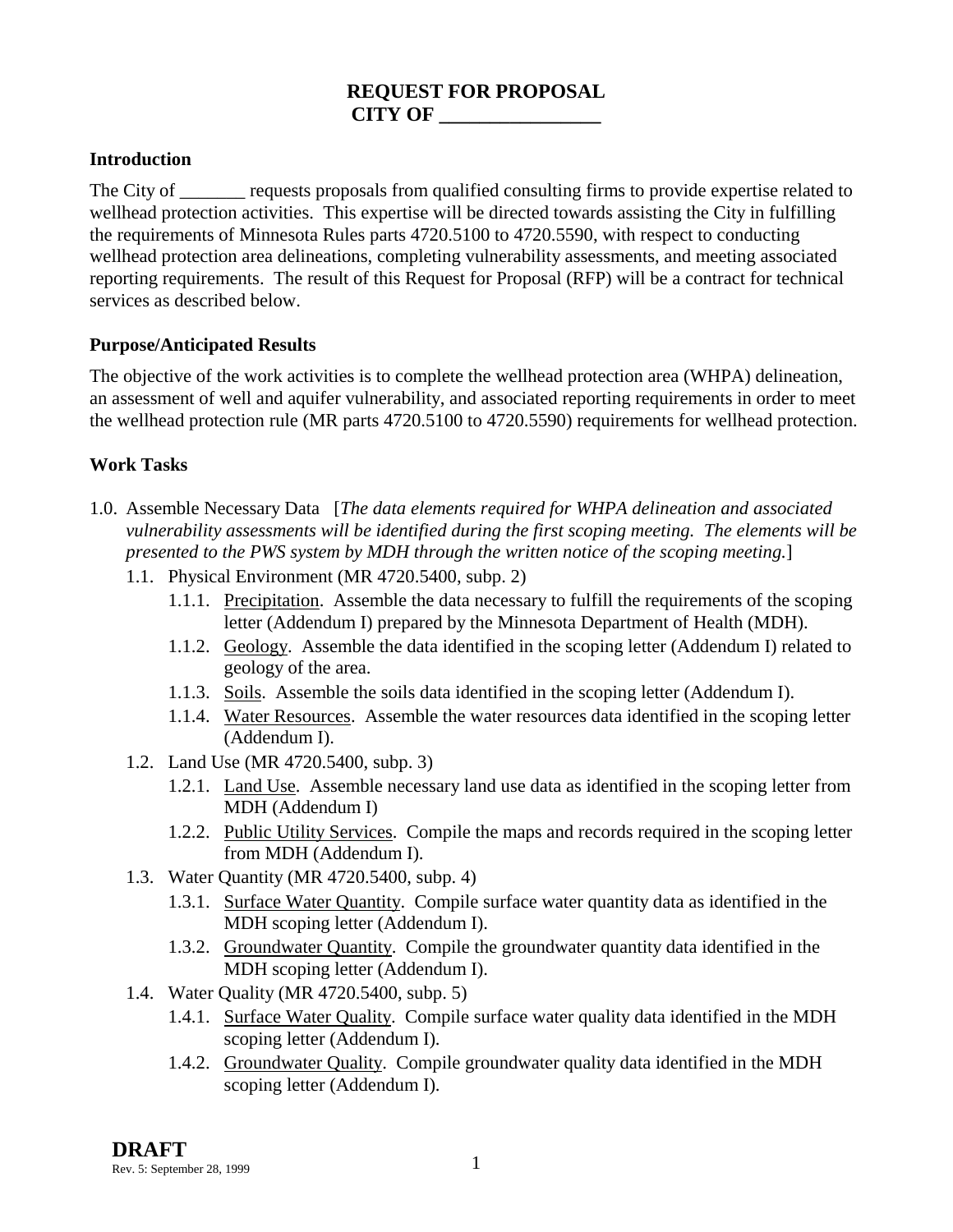- 2.0. Delineate Wellhead Protection Area (WHPA)
	- 2.1. Method Scoping. Assess available geologic and hydrogeologic data to ascertain the level of effort required to meet the wellhead rules for WHPA delineation. The Minnesota wellhead rules require that the following criteria be evaluated and considered as part of the method used to make the delineation:
		- \$ time of travel
		- \$ flow boundaries
		- \$ daily volume
		- \$ groundwater flow field
		- \$ aquifer transmissivity

These criteria will be discussed in a general nature during the first scoping meeting with MDH. CONTRACTORS should use data assembled in Tasks 1.1 through 1.4 to make a general evaluation of these criteria. This evaluation will help to define the conceptual model for the wellfield and will serve to help identify the most appropriate method for use in delineating the WHPA. After evaluating the criteria, and in conjunction with [*enter PWS name*] staff, CONTRACTOR shall identify the delineation approach that best serves the needs of the public water supply system and meets the rule requirements. If a groundwater flow model is necessary, consult with \_\_\_\_\_\_\_\_ [*enter PWS name*] and MDH staff about availability of regional or local groundwater flow models.

If more than one aquifer is used as a source of supply, then such an assessment must be done for each aquifer.

[*The scoping letter from MDH will indicate if a pumping test is required. If not, Section 2.1.1. is unnecessary.*]

2.1.1. Quantitative Aquifer Performance Test (Pumping Test). The pumping test is a required element of wellhead protection planning as a tool to help evaluate aquifer transmissivity (MR 4720.5510, subp. 6). The MDH scoping letter (Addendum I) provides general guidance as to how the test must be done. The wellhead rules provide specific instructions (MR 4720.5520-5540). Work activities for conducting the pump test include all field work, data collection and data analysis, work plan preparation (and submittal to MDH), and report preparation. All data must be provided for submittal to MDH in electronic form. [*Consult with MDH staff to determine if MDH equipment can be used for the test.*]

[*The scoping letter from MDH will indicate if the geologic setting requires the installation of a monitoring (observation) well for data collection purposes during the pumping test. If not, Task 2.1.1.1 is unnecessary.*]

- 2.1.1.1. Monitoring Well Installation. A single monitoring well must be installed according to the Minnesota Water Well Construction Code (MR 4725) at the location specified by \_\_\_\_\_\_\_\_\_\_ [*enter PWS name*]. The well must be completed to a depth of \_\_\_\_\_\_\_ feet, with a \_\_\_\_\_\_-foot long well screen.
- 2.2. Pre-Delineation Meeting. After completing all tasks under Section 2.1, CONTRACTOR shall meet with *Enter PWS name* and MDH staff to discuss the delineation criteria, the conceptual model and the WHPA delineation method.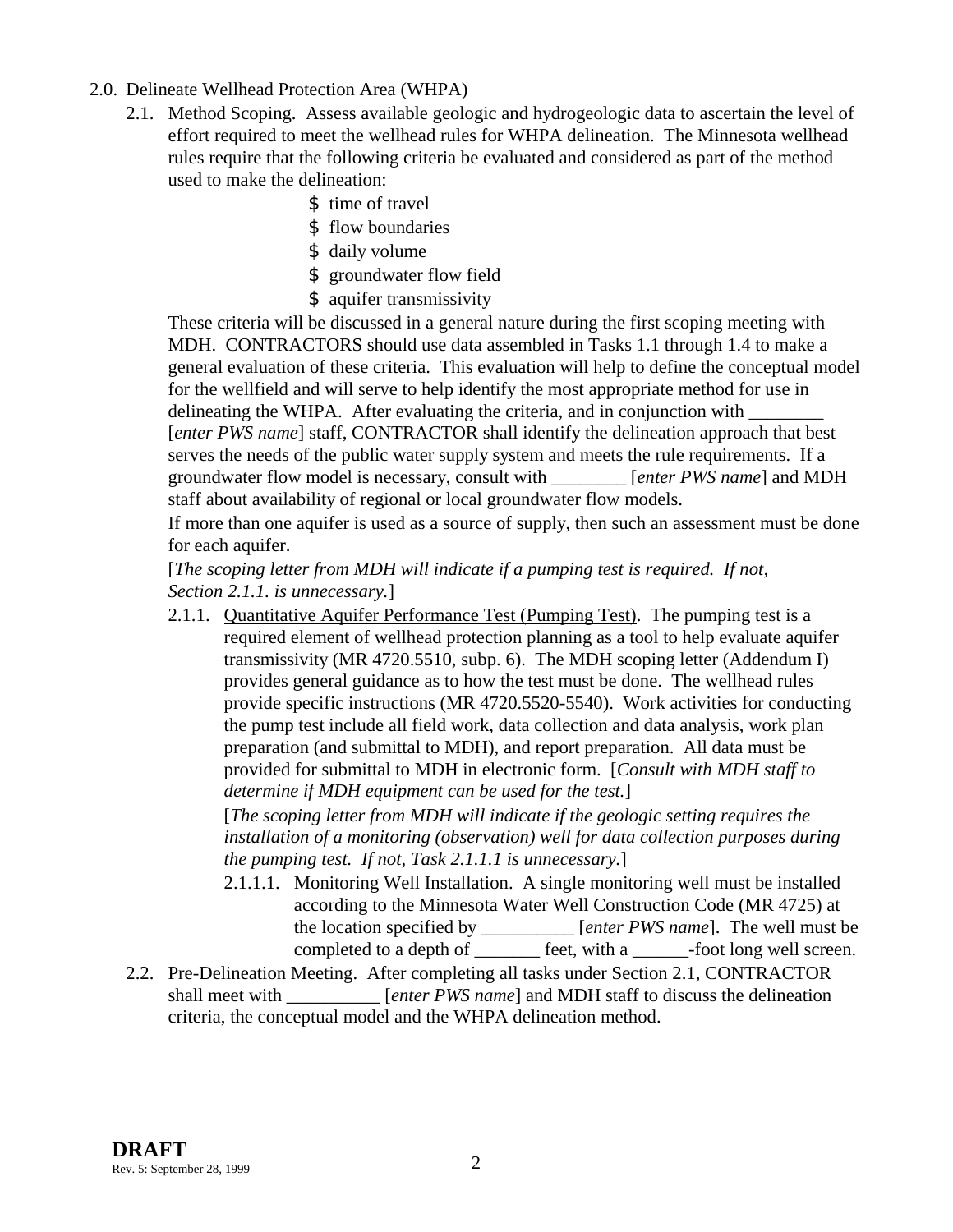2.3. Delineate the WHPA. Using the method selected in the previous subtasks, delineate the wellhead protection area for each of the following city wells:

> Well  $\#$  (unique number \_\_\_\_\_\_) [*Add other wells, as necessary*]

A time-of-travel of \_\_\_\_ years [*City=s choice; minimum rule requirement is ten years*] will be used to determine the final WHPA boundary, but 1-year and 5-year time-of-travel zones must be shown on maps in the project deliverables. If the well(s) pump from an unconfined aquifer, the computed WHPA must be modified to include upgradient surface water drainages that may recharge the surficial groundwater system.

- 2.4. Delineate Drinking Water Supply Management Area (DWSMA) using the boundary definitions contained in the wellhead protection rules (MR 4720.5100, subp. 13).
- 3.0. Conduct Vulnerability Assessment. The vulnerability assessment must be done in accordance with the wellhead protection rules (MR 4720.5210) for each of the wells and aquifers in the area of the DWSMAs delineated for the City. The well vulnerability assessment conducted by MDH to phase the well into the WHP program must be reviewed in light of other data collected for the WHPA delineation to determine whether it should be revised. Also, geologic data collected for the WHPA delineation and groundwater chemistry data must be used to prepare an aquifer vulnerability assessment of the entire DWSMA.
- 4.0. Delineation/Vulnerability Reporting/Deliverables
	- 4.1. Draft Report. A draft report will be prepared and submitted to MDH to satisfy the wellhead protection reporting requirements for WHPA delineations and vulnerability assessments. A key objective of the report is to provide sufficient documentation to meet wellhead protection rule (MR 4720.5330) requirements for the WHPA delineation and vulnerability assessment.
		- 4.1.1. The report will describe the data elements considered in conducting the delineations and assessments, and the technical approach used to make the analysis. Accordingly, the report must describe for each of the wells the following details: 1) the hydrogeologic setting used to characterize the aquifer, 2) the five delineation criteria, 3) the delineation method used, 4) the delineation results, 5) data collected and used other than those provided by MDH, and 6) a copy of the calculations performed (when a computer model is used, the electronic data input and solution files).
		- 4.1.2. Documentation of the vulnerability of the DWSMA must:
			- \$ identify the method used;
			- \$ describe the geologic conditions throughout the DWSMA, from the land surface to the aquifer;
			- \$ contain the data elements collected and used; and
			- \$ contain the maps, diagrams, reports, studies, and tables used to prepare the DWSMA vulnerability assessment.
		- 4.1.3. All geographic information must be presented on a stable base material or in electronic form. If electronic,CONTRACTOR must use ARC/INFO or ARCVIEW formats B using UTM-meters (NAD 83 Datum).
		- 4.1.4. \_\_\_\_ copies of the draft report will be required.
	- 4.2. Final Report. The draft report will be updated to respond to comments made by City and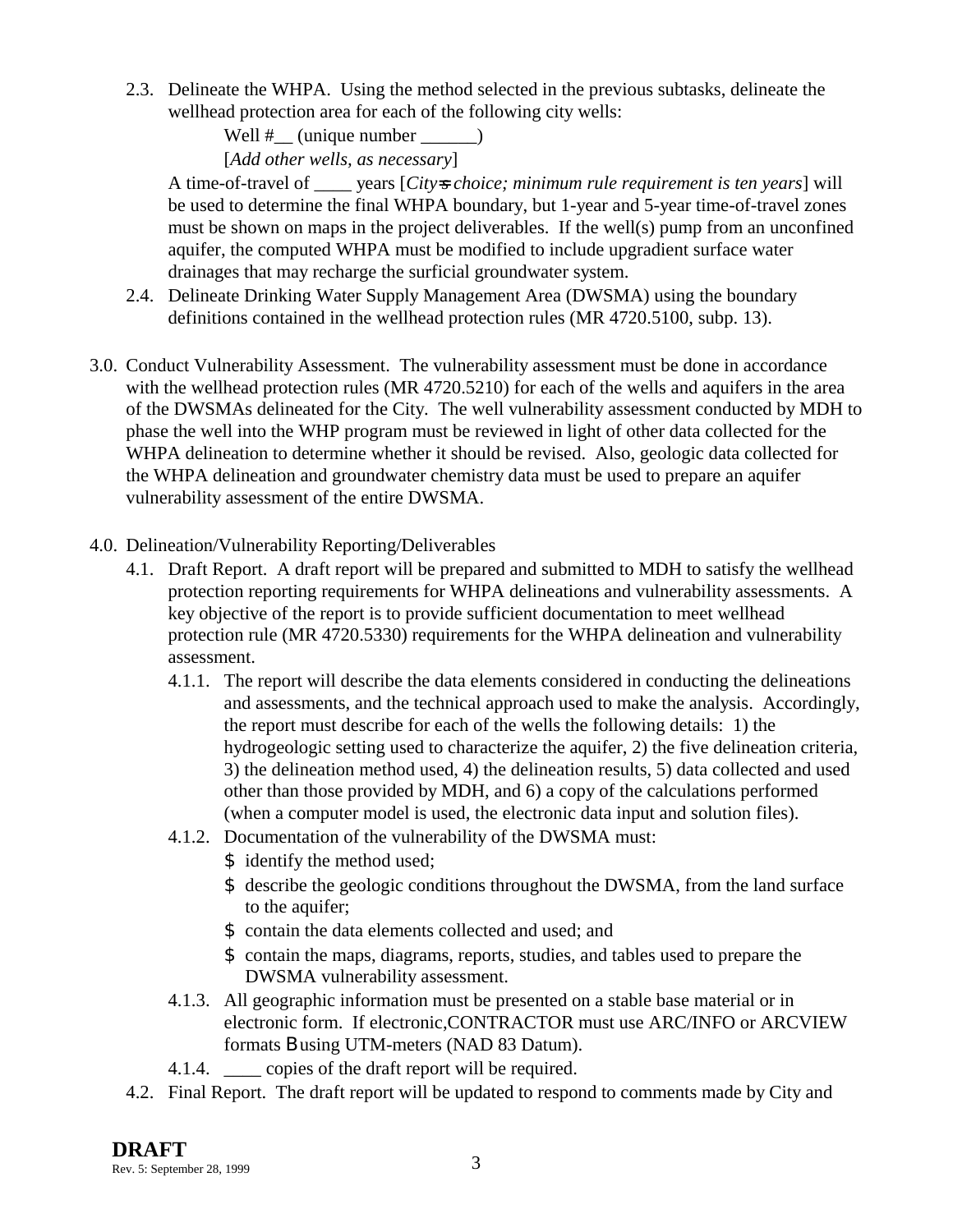MDH staff. \_\_\_\_\_\_ copies of the final report will be required.

- 4.3. Project Work Products
	- 4.3.1. Model Input Sets. The modeling input files, as revised to meet the terms of this project and MDH=s wellhead protection rules, will be a key component of the project deliverables.
	- 4.3.2. Supporting Data Files. Project-specific data files that define aquifer geometry/hydraulic characteristics and from which model input files are created (insofar as the model is modified from an existing model) must be presented digitally, preferably in an ARCVIEW or ARC/INFO format. Model input should be in the form of:

1) polygons (e.g., representing zones of like hydraulic conductivity, unit base elevation, recharge values, etc.);

2) lines (e.g., defining locations of various hydraulic boundary conditions), and 3) point data (e.g., wells).

Metadata annotation must accompany these files. The metadata documentation files need not be elaborate or lengthy but must, at a minimum, contain the following: 1) description of feature being documented (e.g., stream location and elevation, bedrock elevation);

2) data source (e.g., USGS quad sheets, MGS bedrock geology GIS cover);

3) date of the source(s), and

4) areas where the model input differs from referenced source(s).

4.3.3. Wellhead Protection Area Delineations. The -year time-of-travel WHPA delineations must be delivered in such a way that a minimum of 20 streamline traces are defined (using x, y, z, time, line id, and well unique number data attributes) in an ASCII or an ARCVIEW/ ARC/INFO compatible electronic file-format.

# 5.0. Meetings

During the course of this project a series of formal and informal meetings are expected (assume 4 meetings @ 2 hours each). Informal meetings with \_\_\_\_\_\_\_\_\_\_\_\_ [*enter PWS name*] staff will be necessary on a n occasional (approximately once every four to six weeks) basis while the project is active. These meetings will take place at the \_\_\_\_\_\_\_\_\_\_\_\_ [*enter PWS name*] offices, and will serve as progress reports on the technical activities. These meetings may be held via telephone.

# 6.0. Schedule

All project activities must be completed within 120 days after the contract is signed.

This request for proposal does not obligate the *[enter PWS name]* to complete the project, and the \_\_\_\_\_\_\_\_\_\_\_ [*enter PWS name*] reserves the right to cancel the solicitation if it is considered to be in its best interest.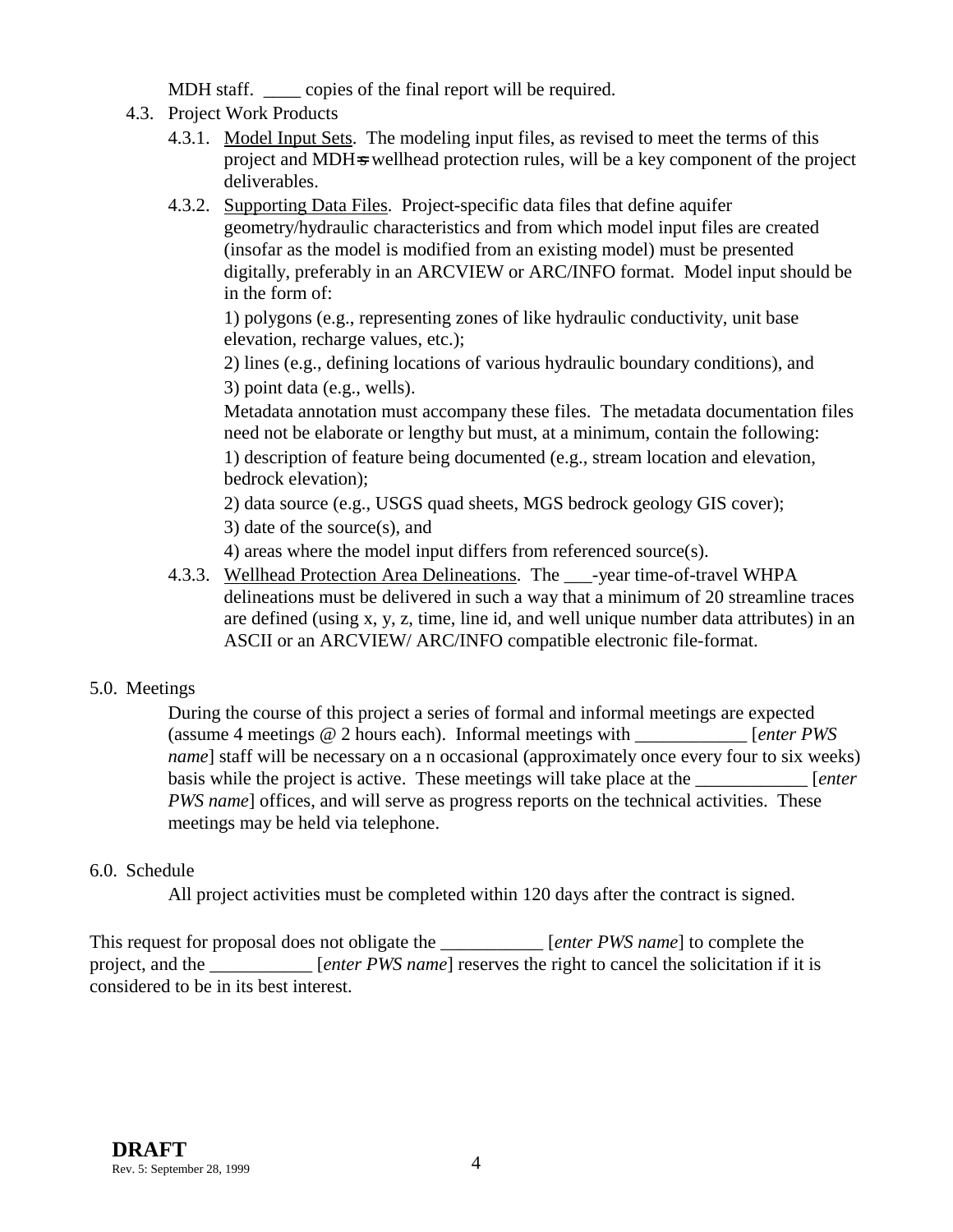Prospective responders who have any questions regarding this request for proposal may call or write:

*Name City of \_\_\_\_\_\_\_\_\_\_ Address City, State, Zip Code*

Telephone:

E-mail:

Other [*enter PWS name*] personnel are NOT allowed to discuss the request for proposal with anyone, including responders, before the proposal submission deadline.

All proposals must be sent to the following address:

*Name City of \_\_\_\_\_\_\_\_\_\_ Address City, State, Zip Code*

All proposals must be received no later than

Late proposals will not be considered.

Submit three copies of the proposal in a sealed mailing envelope, or package, with the responder-s name and address written on the outside. Each copy of the proposal must be signed in ink by an authorized member of the firm. Submission by telephone facsimile is not acceptable. Prices and terms of the proposal as stated must be valid for the length of any resulting contract. The project must be completed within 120 days from the date that the contract officially begins.

All proposals will be evaluated on the basis of content. The following are considered minimum contents for the proposal:

- 1. A restatement of the objectives, goals, and tasks to show or demonstrate the responder=s view and understanding of the nature of the project.
- 2. Identification and description of the deliverables to be provided by the responder.
- 3. An outline of the responder=s background and experience, with particular emphasis on the skills and expertise necessary (e.g., geologic mapping, computer modeling, etc.) for conducting WHPA delineations in accordance with MDH rules. Note that professional licensure (P.G. or P.E. with sufficient geologic experience) is required for performing WHPA delineations in Minnesota. The proposal should identify the personnel that will work on the project along with details on training, work experience, proposed role in the project, and hourly rates. No change in personnel assigned to the project will be permitted without prior approval of the *[enter PWS name*]. The work described in this RFP must be performed by either a geoscientist or engineer who is licensed by the State of Minnesota. Past experience conducting the work activities described herein, or in conducting equivalent work activities, must be included in the qualifications section